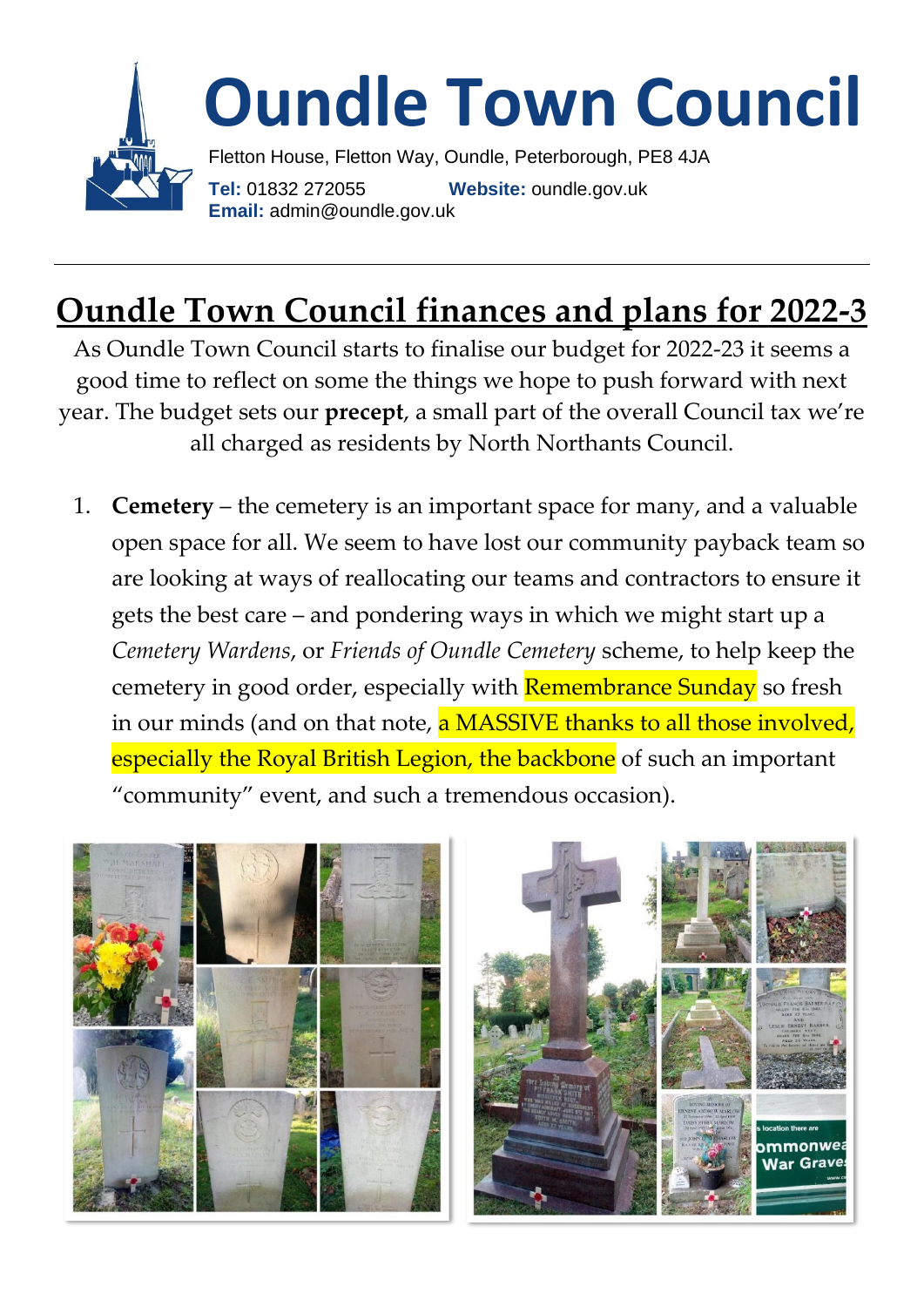- 2. **Skatepark upgrade** a long term ambition, funded through grants, with lots of user consultation creating a successful design.
- 3. **Snipe Meadow** better information and grazing with cattle, in partnership with Wildlife Trust – and a small climate change fund for us to support our declaration of a climate emergency (see our letter to Tom Pursglove MP at [https://tinyurl.com/climateemergency24sept2021\)](https://tinyurl.com/climateemergency24sept2021)
- 4. Some refurbishment of **public toilets** in Coop car park.
- 5. Development of more accessible play equipment at **Pocket Park.**
- 6. Continued repairs and maintenance of the listed walls around St Peters **Churchyard,** such an important part of our town's landscape.
- 7. Helping fund the **Jubilee celebrations** in June 2022.
- 8. Room usage at Fletton House including some rekindling of the Hub space.
- 9. Markets rejuvenation.
- 10. Grants (as our recent one to CHAT to help with its valuable counselling work based at the Courthouse – [www.chatyouthcounselling.org.uk\)](http://www.chatyouthcounselling.org.uk/).

Clearly, there will be some inflationary pressure on the budget (especially changes to the National Living Wage, and increases in gas/electricity costs) – and a 5% increase in some of the areas we have no control over (rates to North Northants Council, nationally approved wage increases and power) could easily add c.£25,000 or more to our costs for next year.

Despite their value to the town, any new projects will bring extra expenses. To lighten the load we will manage this year's budget prudently; will aim to work keenly in partnerships in 2022-3, including with North Northants Council; will gather grant funding wherever we can; and use any "Section 106 funds" available to help with some capital expenditure. However, after a 0% precept increase in 2020-21, some increase in precept is inevitable. Clearly it's been a tough couple of years economically, and with utility bills and inflation set to keep rising for all, we are mindful of the pressures on households so rest assured we will do all we can to make sure the impact is as low as possible.

[Type here]

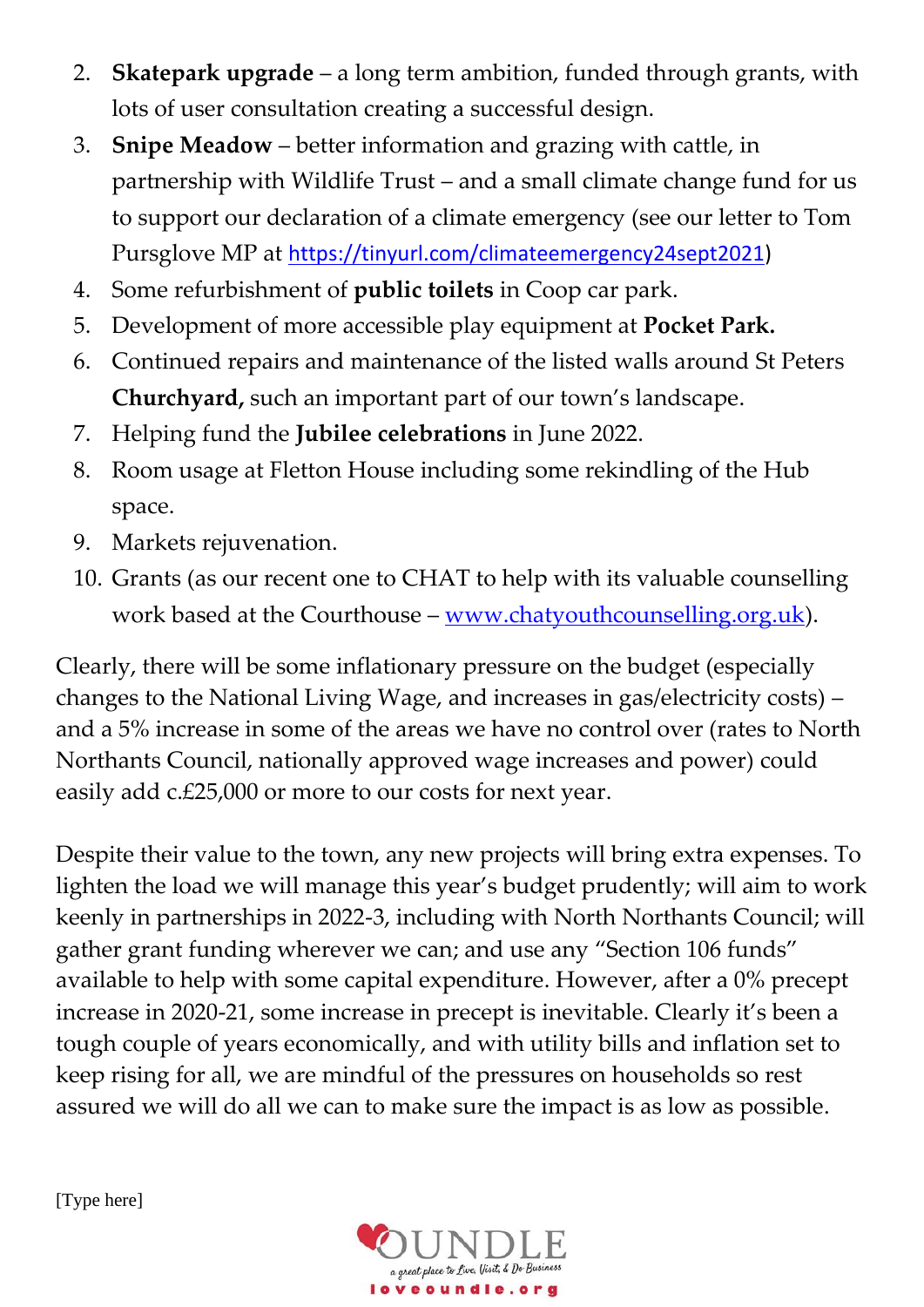## **Planning news**

An update on the large developments planned for around Oundle – All 3 planning application are to be heard at the "regional (East)" Development Management Committee at Thrapston in the upcoming months.

**Cotterstock/St Peters Road** – redrafted "reserved matters" plans out for consultation up to November  $16<sup>th</sup> - OTC$  reiterated its long standing concerns.

**St Christopher's Drive** – "reserved matters" application lodged – OTC reiterated its long standing concerns.

**Stoke Doyle Road** – NNC planners have asked for redrafted plans and an extension has been agreed to the end of December. When new plans are forthcoming, a new consultation period will occur. OTC Planning Committee have discussed the first set of plans, and will confirm their view once the new set is forthcoming.

**Don't forget** – if there is nothing on the telly, you can watch videos of all our meetings on our **Youtube channel** – <https://tinyurl.com/OundleTCyoutube> including Planning.

In July we wrote to North Northants (via our unitary councillor and NNC leader Jason Smithers) and Tom Pursglove MP with an "entreaty". Our letter can be seen on the OTC website at <https://tinyurl.com/otcletter21july2021> and the replies at <https://tinyurl.com/letter25august2021>, but in essence –

*So, a plea from OTC to you all, as individuals, and as representatives of the residents of Oundle, to urgently help Oundle with the needs of our near future. In particular, we need -*

*• Engagement from the NNC planning authority directly with us and Oundle's residents to consider as soon as possible the overall impact of the huge proposed changes for our town;;* 

*• Engagement from NNC to ensure Oundle is better able to cope with the growing and changing demands, especially Highways, ideally with our planned Transport Study;* 

[Type here]